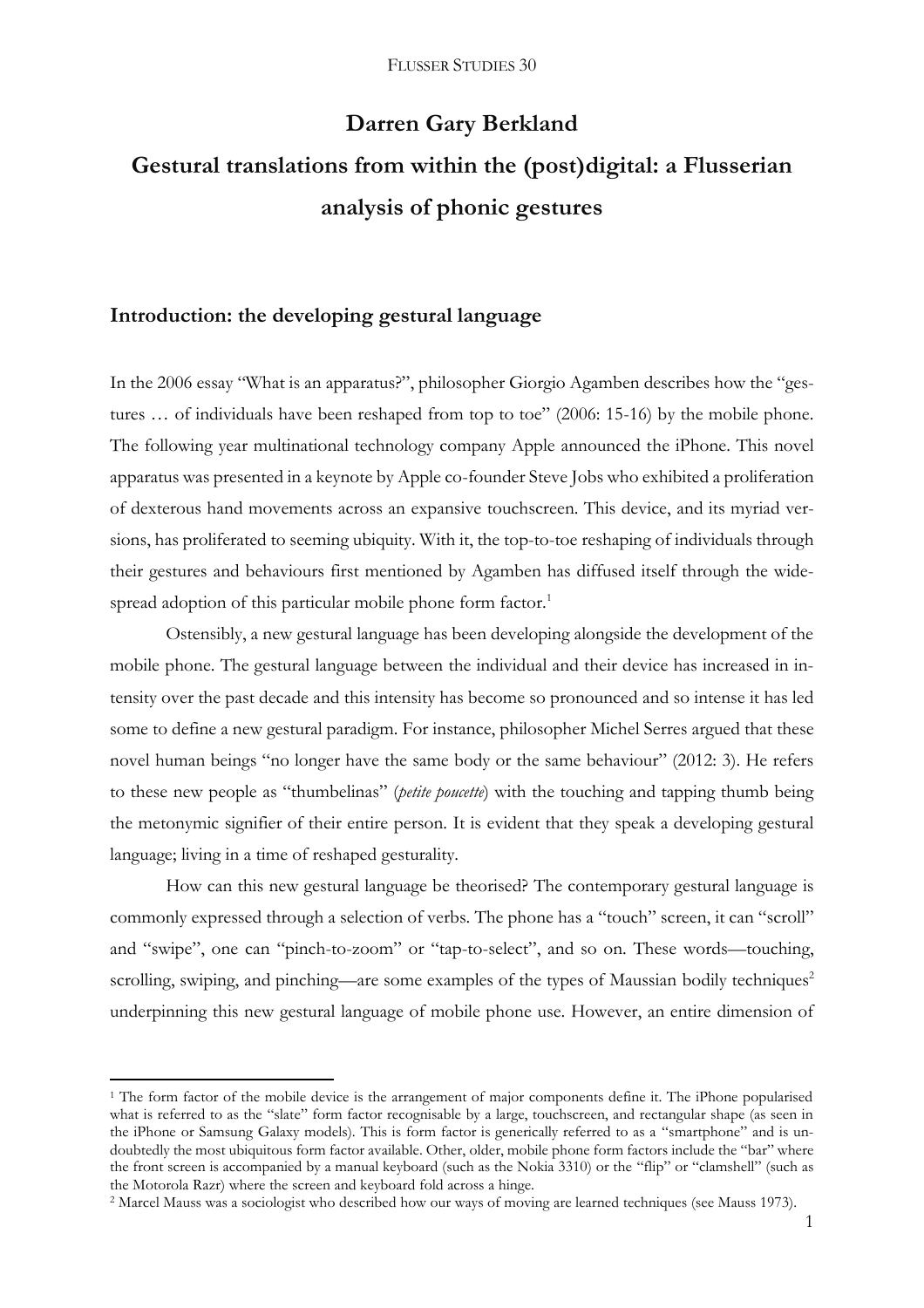this language has seemingly been ignored within several prevailing theories. As Vilém Flusser reminds us, a language is not only "names and verbs" that act like building blocks of phrases; but for a language to function effectively, it needs a "mortar" to fix these building blocks together (2016: 129). If these verbs are the building blocks, the mortar needs comprehension when contending with this gestural language. Such mortar-gestures are not the prominent verbs of swiping, scrolling, tapping and pinching; rather, they are those that allow individuals to "live" with their device. These gestures are transformative; those movements that precede and proceed such verbiage to allow for a gestural apparatus to situate an individual within its auspice as subject.

Acknowledging these gestures requires that prevailing "verb-centric" theories of gesture are adapted. This research purports that it is through Flusser's work where such an adaptation can arguably find its beginnings, and will demonstrate how Flusser's writing on gesture is invaluable when attempting to conceptualise this phonic gestural language.<sup>3</sup> However, while Flusser's metaphor of language (as brick and mortar) allows for added complexity, it is argued that a complete "vocabulary" (or taxonomy) of these gestures is difficult to come by, and existing attempts to do so results in the creation of abstract technical images of the body. This raises some central methodological issues in understanding gesture today. It is forwarded that Flusser's theorising around gesture offers assistance when navigating these predicaments as through his theorising gestures can be understood not only as a series of words and phrases—"bricks and mortar"—but rather as an embodied process of *translation*.

Through the hands and the body, something is being translated in these gestures: intentionally or not. It is argued that through Flusser's gestural heuristic these phonic gestures are shown to translate what can be described as a *postdigital* condition. Through Flusser's work on gesture contemporary gestural languages be conceptualised as a heuristic that can be used to engage with problems of the postdigital. That is to say, a method of understanding the movements of the body now that, on the one hand, the digital revolution is over, while, on the other, the digital is more pervasive than ever (specific definitions of the postdigital will be presented in turn).

Practically this paper steps through three sections. First, it examines prevailing attempts to understand this new gestural language by paying close attention to the variety of taxonomies that have been developed to illustrate these movements of the body. A taxonomy being a method of naming, describing and classifying these movements. Two modes of taxonomy will be investigated: the dictionary, firstly, and abstract notation, secondly. Once several instances of such taxonomies

 $\overline{a}$ 

<sup>&</sup>lt;sup>3</sup> A brief note on the distinction between "phone" and "phonic". The term "phone" refers to the formal, ontic phoneobject, while "phonic" accounts for the more general phenomena that occur in relation to or as an effect of a phone (i.e. a phonic gesture).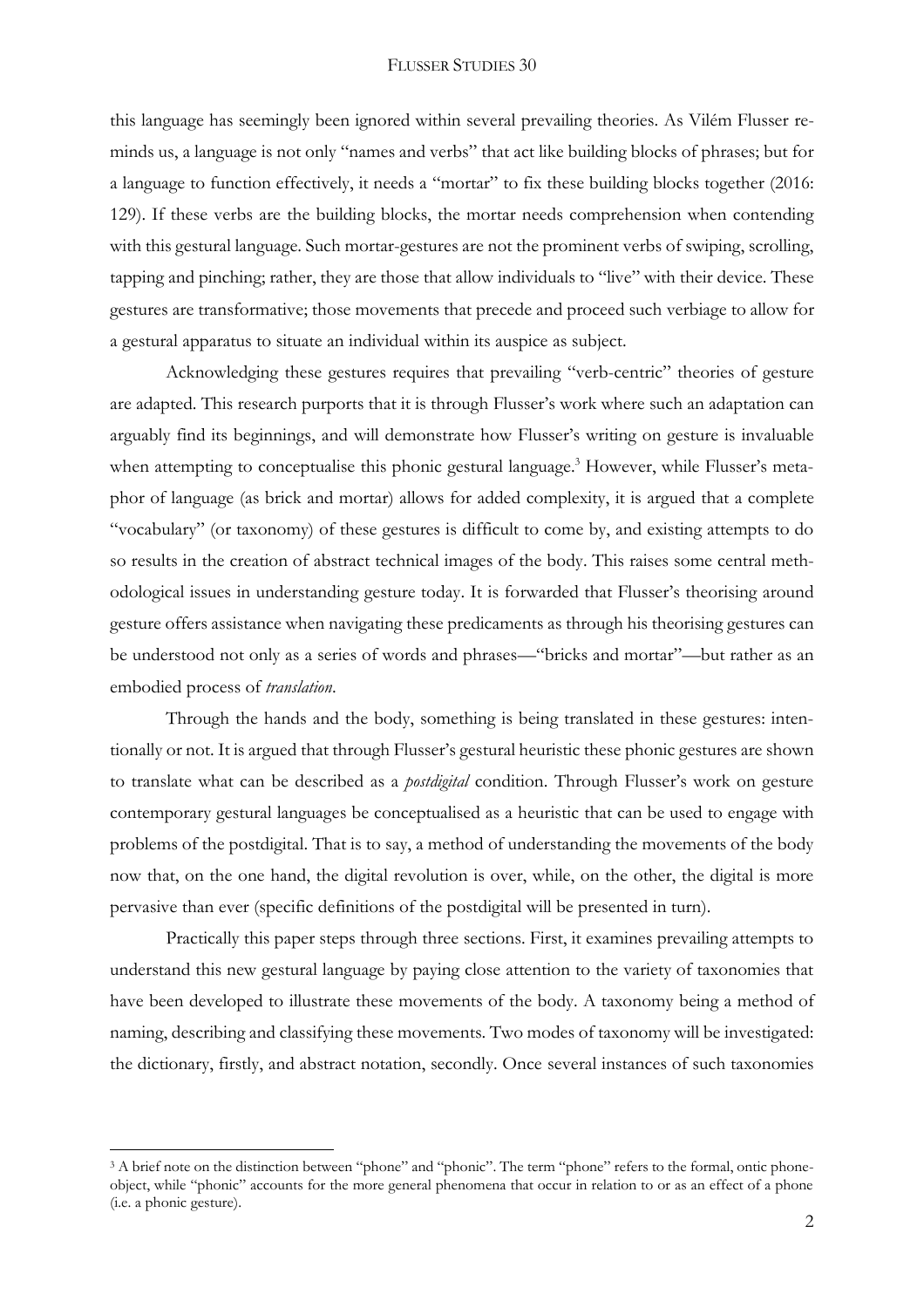are provided, it is argued that what is created in each instance is an array of technical images (mosaics of dots and dashes created via apparatus). Second, these taxonomies are problematised as such, and this problem is navigated through Flusser's work on gesture where it is argued that the witnessing and situating of gesture restores it to the position of phenomena. The research then demonstrates how this provides a methodological foundation through which postdigital phonic gestures can be investigated as a mode of translation. Thirdly, to conclude this paper, a close gestural reading of Luke Collins's short film, *Swiped* (2019), is presented to evidence these claims.

## **Gesture**

 $\overline{a}$ 

While gesture—initially—was perhaps the progeny of linguistics, it has found fosterage in many other disciplines. Recently, the rise of gestural interfaces (such as the mobile phone) has compacted interest surrounding gesture and this interest has irrupted exponentially in wider disciplines such as human-computer interaction (HCI). This surge of interest was noted in a special edition of the journal *Apparatus, Film, Media and Digital Cultures in Central and Eastern Europe*, contending that the concept of gesture has become "a convenient catch-all concept in a wide range of interdisciplinary discussions that probe the expressive acts of the body from [a variety of] … standpoints" (Olenia and Schlzki 2017: 1). This has resulted in some particular methodological problems, such as the twofold challenge of navigating the "encumbrance of utterances leading to gesticulation … and the methodological problem of… adequately referencing all nuances of the bodily act" (2017: 2).

To navigate such methodological difficulties various theories, frameworks, and capacities have been developed in an attempt to ameliorate methods of understanding gesture; with one prominent method being the development of *gestural taxonomies*. While the taxonomising of gesture is by no means a new development,<sup>4</sup> there has been the development of new modes of such records alongside the adoption of pre-existing ones (such as Labanotation, discussed below). Generally, these taxonomies take one of two forms. The first being the gestural dictionary where a specific movement is provided with either meaning or a function. The second is gestural notation which dissects a bodily movement into a more abstract technical notation (similar to how the harmonic style of 18<sup>th</sup> century European musicians is notated with clefs, breves, and crotchets). While both dictionaries and notations apparently account for the methodological challenge of the symbolic—

<sup>4</sup> Ann Hutchinson Guest's book, *Labanotation*, provides a succinct and rigorous history of gestural notations. Focusing on dance, Guest contends the scholars "believe that ancient Egyptians made use of hieroglyphs to record their dances and that the Romans employed methods of notation for 2 salutary gestures" (2005: 1). Another valuable reference on the history of gestural taxonomies is found in the introduction of François Caradec's *Dictionary of Gestures*, although this reference is not as comprehensive. A complete history of gestural notations is way beyond the scope of this paper but suffice to say that such notations have been developed in Western Europe since the second half of the fifteenth century in the very least (Guest 2005: 1).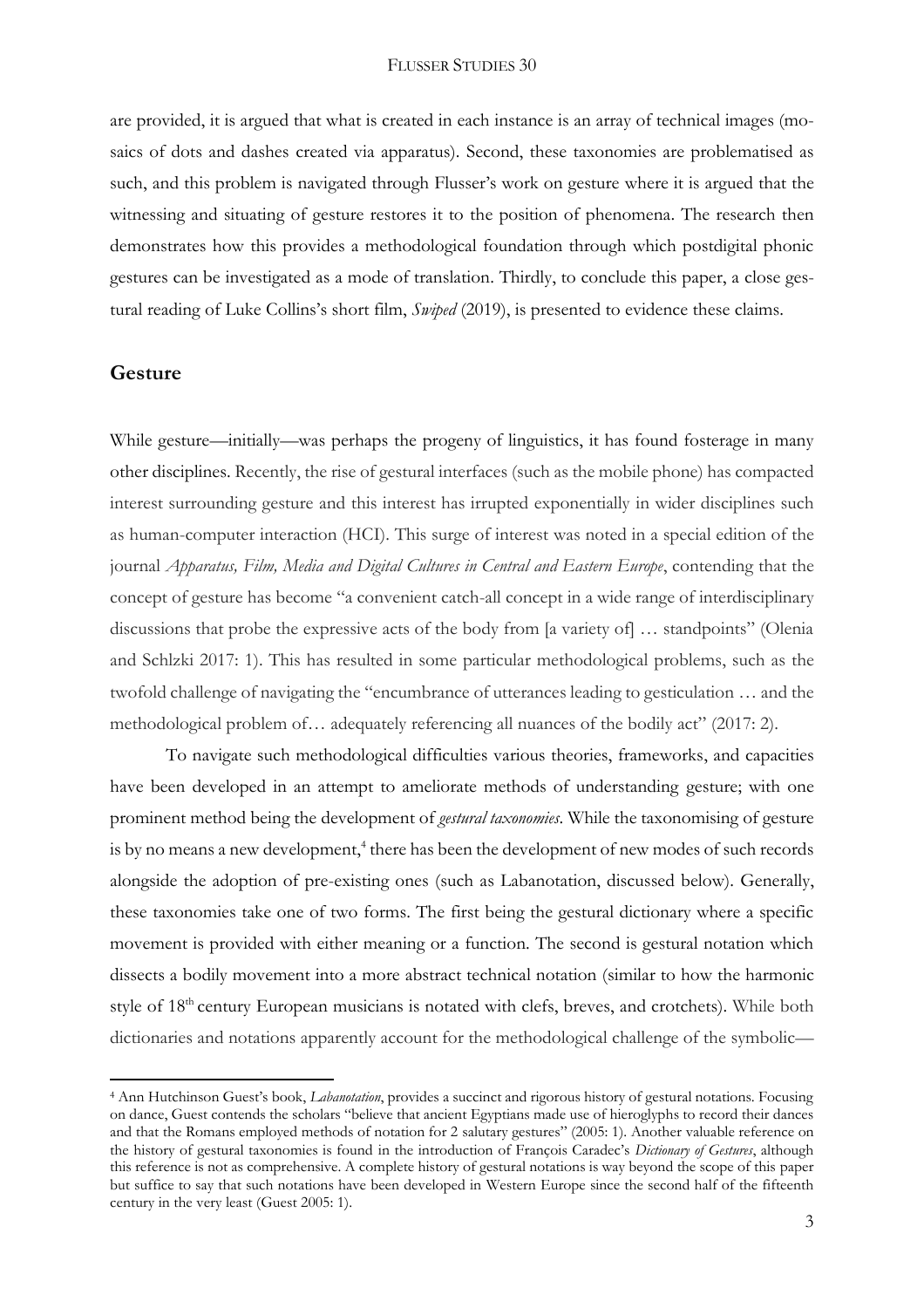the encumbrance of utterances—and biomechanical—the nuances of the bodily act—there is still a pervasive discourse that promotes the biomechanical over the symbolic found in the repeated search of "natural" gestures at the heart of disciplines such as HCI. Take for example the perspicacious thinking by Nicholas Negroponte who wished to remove the "steps" in input between the user and their digital interface (TED 2008): "First of all, you've got to find the mouse... Then you find the mouse, and you're going to have to wiggle it a little bit to see where the cursor is on the screen. And then when you finally see where it is, then you've got to move it to get the cursor over there, and then—"Bang"—you've got to hit a button or do whatever. That's four separate steps versus typing and then touching and typing and just doing it all in one motion—or one-and-a-half, depending on how you want to count."

The metaphor of the various steps defines the distance between the user and the device. Therefore, the fewer steps between the individual and the device the more "natural" the gestures. Negroponte's principal point is that "people don't realize how important [it] is… not having to pick up your fingers to use them" (TED 2008). In not having to collect fingers the gestures are argued to be biomechanical and therefore not symbolic movements, but pure interaction.

This attitude towards gestural design is what inevitably led to the development of the iPhone. Jobs is quoted as saying: "God gave us ten styluses… [let's] not invent another" (Isaacson 2011: 661) referring to the finger. During the launch of the iPhone, he sees the lack of stylus as a triumph and makes a point of mentioning it to the crowd. As he orates: "[We have a] giant screen: but how are we going to communicate to this? We don't want to carry around a mouse. So what are we going to do? Oh, a stylus, right, we're going to use a stylus? No! Who wants a stylus? You have to get them and put them away. You lose them. Yuck! Nobody wants a stylus. We're going to use the best pointing device in the world. We're going to use a pointing device we're all born with. We're born with ten of them. We're going to use our fingers".

The above statements by Negroponte and Jobs seem to predicate the role of the body within gestural interfaces and thus seemingly ignore the ever-present symbolic aspects of these movements. It assumes that if these gestures are natural, they are not learned or performed. Rather gestures are the way they should be: exclusively of the body. This prevalent attitude towards gestures led to how gestures have come to be taxonomised today.

Consequently, the move towards natural bodily interactions in gestural thinking resulted in a complete cavalcade of notations, taxonomies, palettes and gestural vocabularies illustrating how the movements of the body were understood in terms of the device. With this, new knowledges have been produced in the forms of various taxonomies that account for these "natural" movements. While gesture is seemingly a symbolic movement as Flusser would partially define it, within the realm of gestural interactions the symbolic is by and largely disregarded in favour of what is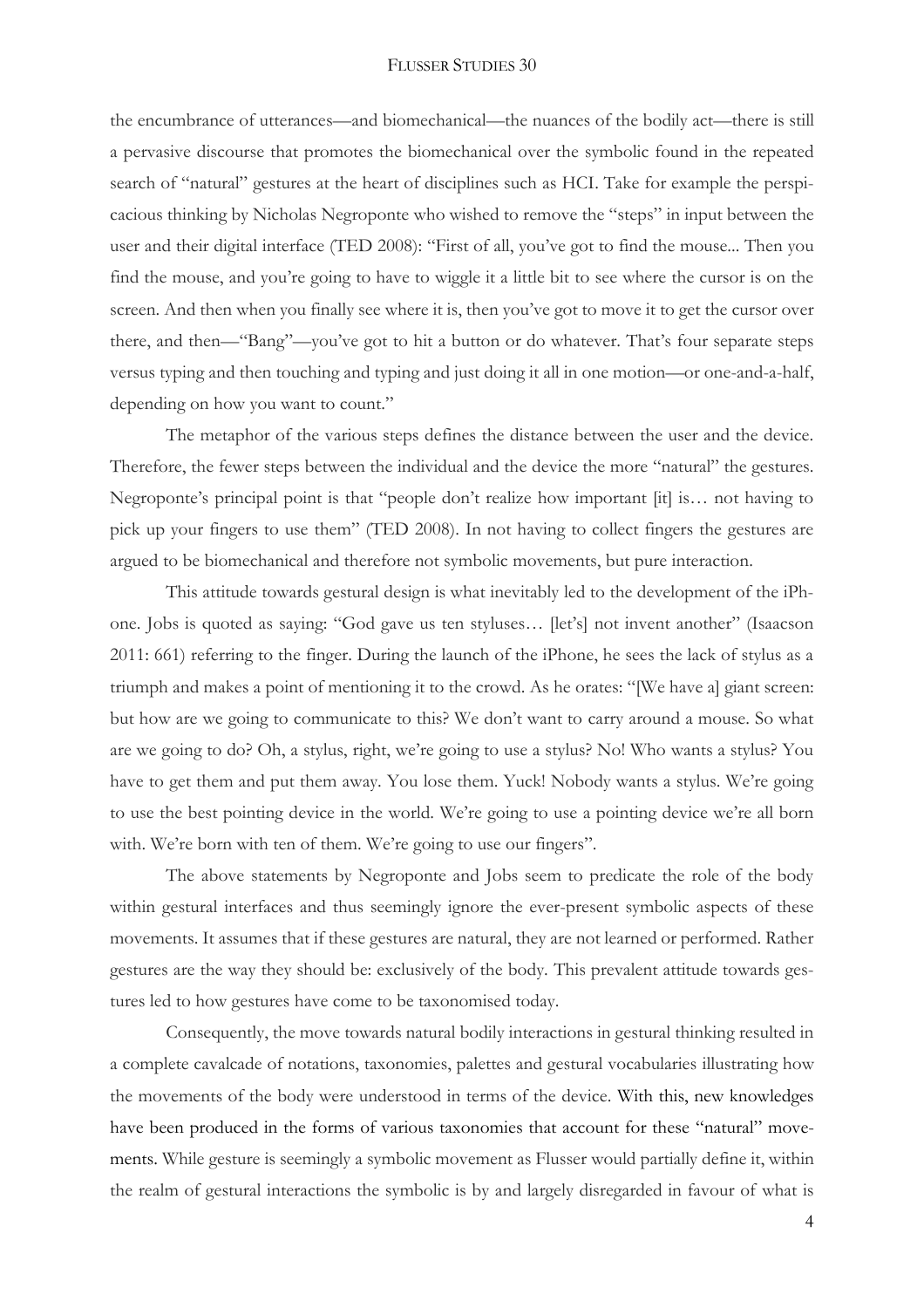ostensibly a "new digital Cartesianism" 5 that has pervaded various methodologies for thinking around interaction; one which privileges the body's role in these movements.

What this ultimately results in is the body becoming abstract as it is reduced to nothing but functionality; through this abstraction the body becomes nothing but technical image: not an image created by apparatus as Flusser wrote, but rather the body is envisioned as an image created *for* the apparatus. Below dictionaries and notations are presented to illustrate this.

## **Gestural taxonomies: dictionaries**

 $\overline{a}$ 

The metaphor of the dictionary defines one mode of taxonomy. However, instead of a word and its definition, the dictionary of gestures provides a movement and its function. The layout of such dictionaries combines an image or photograph alongside a description of a movement and it stands as an enumeration of movements that become fettered together through their possibility for interaction: a selection of movements and their programmes.

Apple, most notably, presents a dictionary of gestures for their devices which "elicit a close personal connection with content and enhance the sense of direct manipulation of onscreen objects" (Apple Inc. n.d.). They present an animated and comprehensive dictionary where each entry includes a gesture and its function. For example: "Tap. Activates a control or selects an item" (fig 1). Notably in this dictionary is there is no "body", only a yellow indicator that displays how the interaction should be conducted. The yellow indicator (as replicated in Figure 1) demonstrates how these gestures are to be performed reducing the gesture to pure movement.

Such phonic gestures are not exclusive to Apple devices. Designer Luke Wroblewski provides a "Touch Gesture Reference Guide" (Villamor *et al.* 2010). This taxonomy demonstrates how the assumedly ubiquitous "tap" is platform dependent on how it is described. But it is important to note that within such dictionaries, it is movement being described as interaction; the desire to approach the device with the dexterity of the fingers, to elicit the "close personal relationship" Apple discussed.

<sup>5</sup> The word "Cartesianism" is used here to illustrate a mind-body dualism. "New digital Cartesianism" became pervasive in the mid-1990s with a wide growth of immersive technologies and early experiments on this front. The body's responsibility in computing was that of the mid-peripheral between the "mind" and the hardware. For some, VR and associated immersive technologies were seen as a means to dissolve mind-body dualism (or inner and outer extensity and intensity) of Cartesianism (notably in the work of early VR adopters such as Char Davis), while others would argue that the apparatus reinforces it. A solid primer for understanding early conceptualisations of VR is Alan Wexelblat's *Virtual Reality* (1992).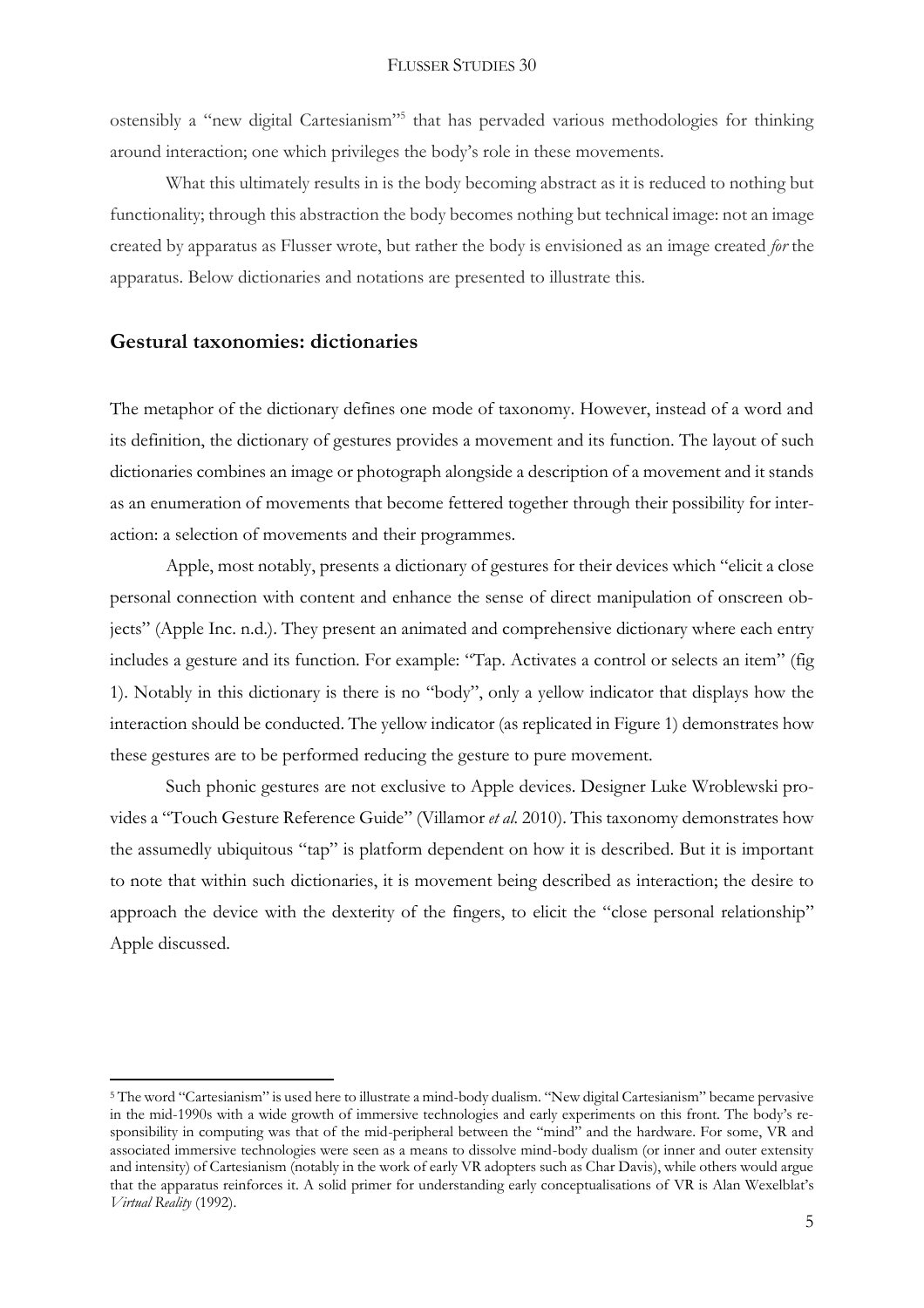

Figure 1: An example of a gestural dictionary (Apple Inc. n.d.)

Another such dictionary is found in the text *Designing Gestural Interfaces* (2009). This dictionary does not define movements but instead presents a complete taxonomy of *possible* bodily movements and *possible* uses. It appears to be asking how much closer the body can get to the apparatus and what further transformations are possible. The text concludes with a "gestural palette" that is presented to the reader: 254 photographs demonstrating movements of the body. Each photo is accompanied by a title ("Nose Wrinkle"), a description ("The nose is pulled upward in distaste or disgust, causing the brow and the top of the nose to furrow"), and a possible use for the demonstrated movement ("Triggering help" [Saffer 2009: 209, Figure 2]). Every movement of the body becomes a possible interactive gesture, and the body becomes described by the apparatus completely and therefore an extension thereof.



#### **NOSE WRINKLE**

The nose is pulled upward in distase or disgust, causing the brow and the top of the nose to furrow.

Possible use. Triggering help.

Figure 2: An example from the gestural palette presented in Saffer's *Designing Gestural Interfaces*.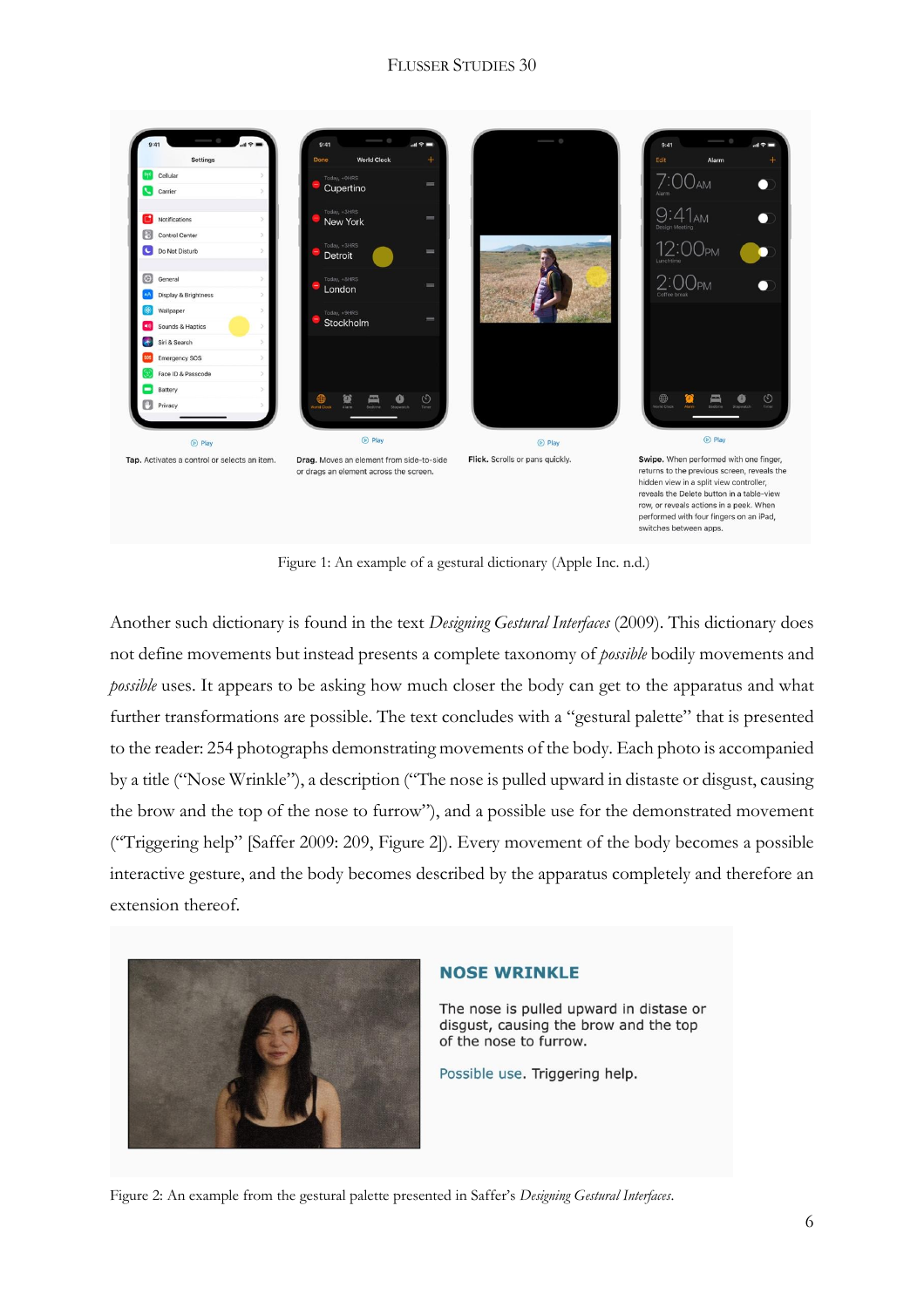What is revealed in this dictionary is not an attempt to define the body and its movements, but to look at the body's weights and levers, limbs and joints reduced into technical image. There is palatable anxiety in the gallery of images as each biomechanical possibility of the body is provided with a use to interact with the apparatus; begging the question if it is the movement or the apparatus which came to exist first. Perhaps most troubling within this palette of gestures is how the body's reduction to pure gesture is a reduction to technical image; the body is made "neutral" in the face of the apparatus as these "'premade' gestures are easy to learn and use" (Saffer 2009: 179). There is a change here as the body is no longer using the device. Instead, the body is presented as a site through which further functionality is made possible.

## **Gestural taxonomies: notations**

While the dictionary taxonomies have seen various uses in attempts to understand gestures, there is also the rise and adaptation of various abstract notations of the body. These notations have a lengthy history in attempting to understand the gestures of the body. The school of gesture known as kinesics founded by Ray Birdwhistell developed a propaedeutic notation transcribed with a collection of mathematical symbols (such as "bb  $\text{AV"}$  or "//  $\frac{bb1}{0}$  //" (Birdwhistell 1978: 291)). Linguist Adam Kendon developed a notation for gestures in *Gesture: Visible Action as Utterance* (2013) where gestures are broken into tildes (~), asterisk (\*) and dash/point combinations (-.-). However, it is the Laban Movement System (Labanotation) that has become central within discussions surrounding gestural interfaces.

Labanotation was developed in the discipline of dance and theatre in an attempt to create a movement notation to both record and produce movements of the body. There is not enough scope to fully describe this notation here, but it can be demonstrated how it dissects the body into discrete parts and discrete sections and discrete positions. Each symbol is accompanied by levels of movement (low, middle, and high), and they are placed along three staffs that are read from the base upwards: oftentimes to a count. The notations can be made incredible complex as it accounts not only for movements and gestures but also how they traverse both space and time (see Figure 3).

Labanotation was eagerly adopted to record the body's motions as its "syntactical structure allows for the development of software that can automatically perform… movement analysis and recording" (Kahol *et al.* 2006: 38). It has become a common modality for recording the body's movements (see Hachimura and Nakamura 2001; Hattori and Takamori 2002) and capturing the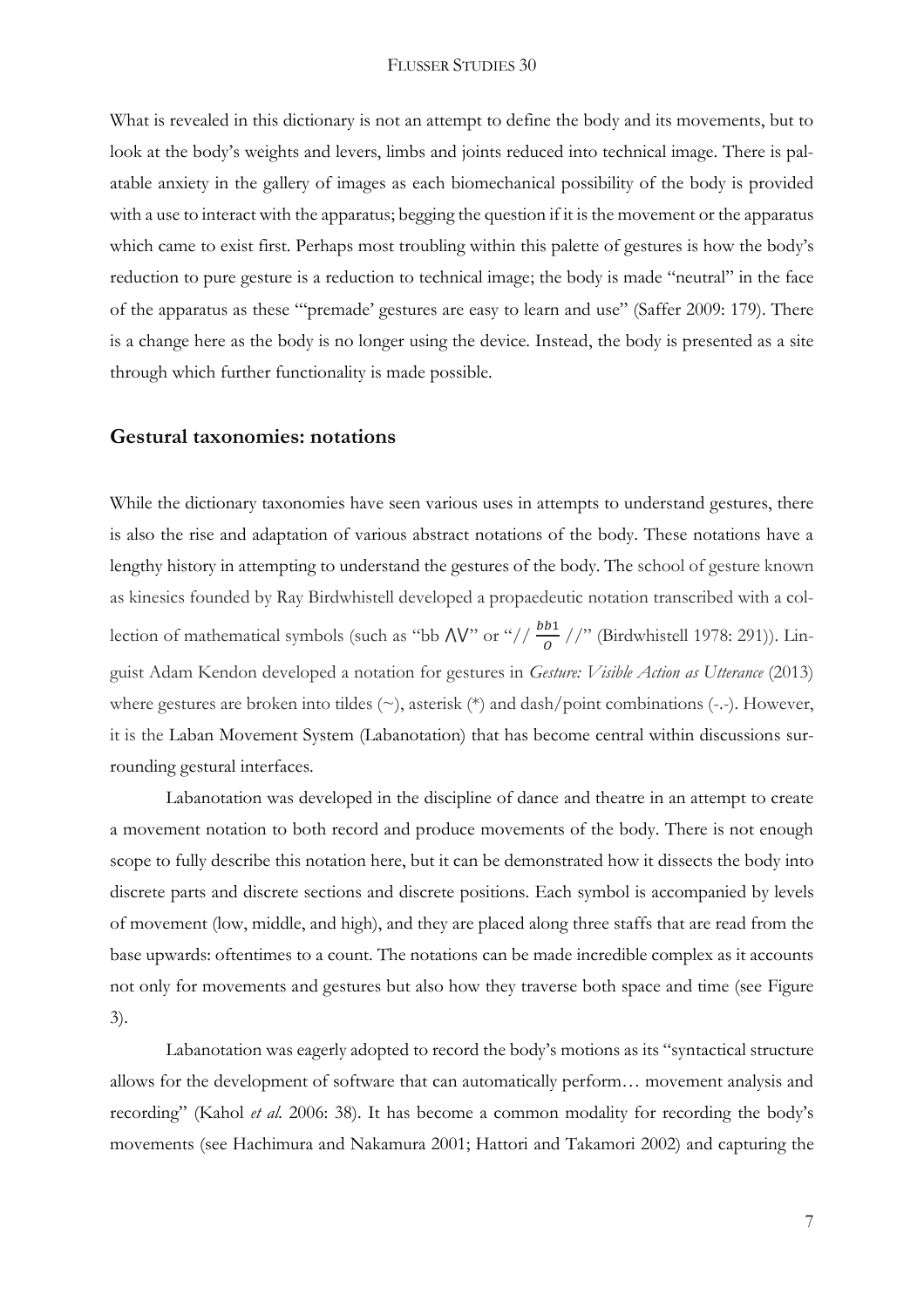bodies movements in software (Kordts *et al.* 2015). Yet within writing on Labanotation and computer interactions, there does appear to be an underlying tension as the notation is dismissed as being ineffectual. For example, several "of these existing notation systems are far too complex for use in documenting interfaces… [but] there are some things we can extract from their methodologies" (Saffer 2009: 92). Or, as Kahol *et al*. argue, there is a requirement for systems that are "more advanced and intuitive than Labanotation" insofar as individuals develop a personal gestural vocabulary (2006: 37).



Figure 3: An example of Labanotation (Griesbeck 1996).

It becomes clear that Labanotation—and other similar notation systems—are not used within the discipline, but instead are presented as evidence that these gestures *can* be notated abstractly. Within HCI, other notations have also found parlance. Besides the Laban Movement system, the Benesh System developed by Rudolf Benesh and Joan Benesh, the Eshkol Wachman Movement Notation (EWMN) developed by Noa Eshkol and Avraham Wachman are presented as examples of how to notate the movements of the body. However, in each instance the notations are never successful as such notations produce technical images with the promise of more advanced technical images: a higher resolution mosaic for use of (and creation by) the apparatus. However, it is not an issue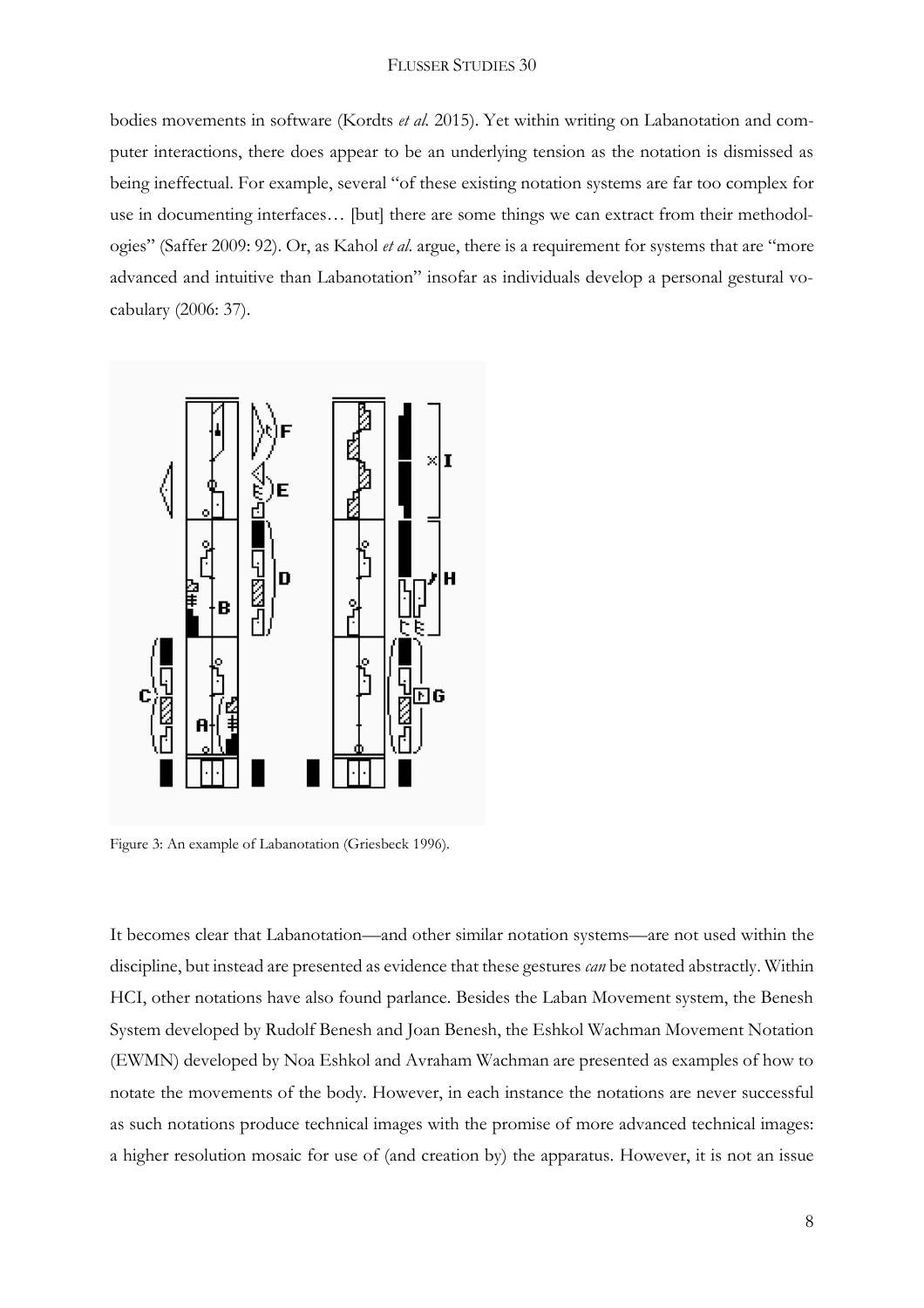with notation in terms of style or symbols, rather the very act of notating itself is what undermines this project if a complete conceptualisation of gestures is to be attained.

## **Gestural taxonomies: limitations**

 $\overline{a}$ 

As shown, the developing gestural language of today has been examined and explicated through various taxonomies: a parade of dictionaries and abstract notations. However, there are several issues at the heart of such methods that will never allow for a complete understanding of these gestures. There are three central issues worth mentioning before demonstrating how a Flusserian gestural analysis can account for these limitations.

First, these taxonomies do not result in new knowledge of gesture, but instead, create a series of technical images.<sup>6</sup> These technical images of gesture limit the potential of movement in how devices are used. The methods of use aspire to be both correct and natural and the "discipline" behind these movements becomes a discipline with two meanings. On the one hand, a discipline as in a branch of knowledge as these technical images present a selection of codes and programmes of how the body should be understood. Codes and programmes in a Flusserian sense as presented in his work on photography that accounts for both the technical limitations of the (body) apparatus but also the wider social context of these movements. On the other hand, these taxonomies allude to a discipline in a stricter Foucauldian sense, that is, a method of limiting the possibilities of the body insofar as the amalgam of swipes, taps, and pinches are presented like that of the "good handwriting" model of *Discipline and Punish*, which shows "a whole routine whose rigorous code invests the body in its entirety, from the points of the feet to the tip of the index finger" (Foucault 1977: 152). The technical image creates a multifaceted discipline of gesture that arguably limits the fullness of a body's potential.

Second, this limitation of the body's potential is not exclusive to discipline but also presented in the very definition of "*body"* typified within these dictionaries and notations. This body is defined as natural and expected, and therefore dangerous; as it is not often decided *whose* body is being described within these taxonomies. Is it the taxonamised body gendered? Is the body able, and, if so, able by whose definition? In reducing the body to biomechanics, it can never be anything other than biomechanics and the possibility of a more complex and, arguably, inclusive gestural vocabulary collapse. This therefore creates a limited methodology for understanding gestures to the point where the body can be removed entirely (such as Apple's yellow dot). This has caused

<sup>6</sup> Another fascinating discussion on the body made technical image can be found in Agamben's treatise, "Notes on Gesture" (2000) where he looks at cinema as a return to gesture. Several echoes can be found in Agamben's and Flusser's theories of gesture, but these discussions are beyond the scope of this paper.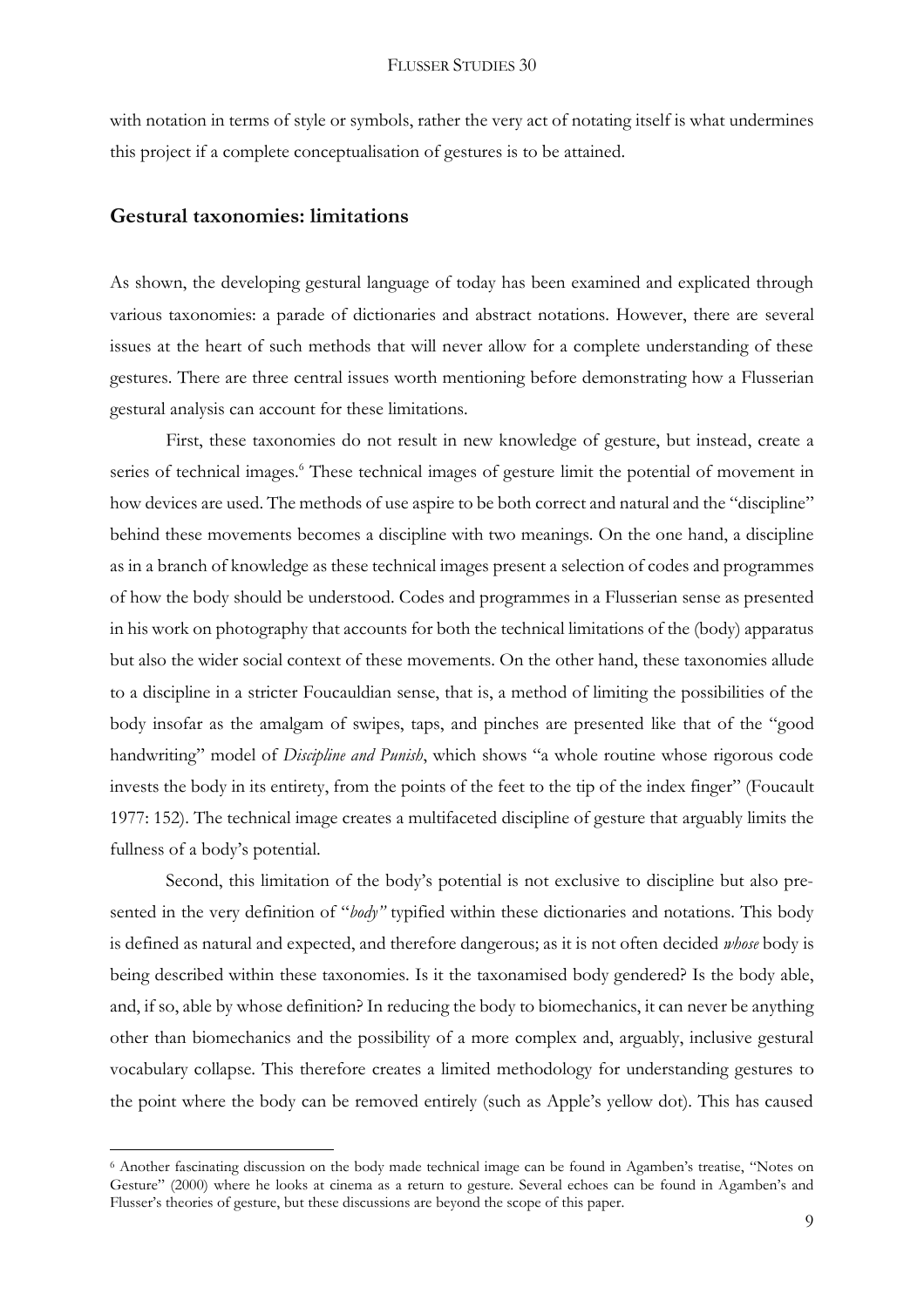many to revisit the central methodological tenets of Negroponte and Jobs insofar as the body, put simply, is not natural (Mauss 1973; Norman 2010). Once the body is "seen as levers and weights [it] can be explained only by the deterministic laws of mechanics" (Larsen *et al*. 2005: 2) and political determinants of these movements fail to find purchase.

Third, these taxonomies do not account for gesture as phenomena. The rise of technical images and the abstract neutrality of the body has promoted a representation of gestures as being discrete entitles that all occur in absence of one another. However, when considered together these enumerating and discrete taxonomies collapse into a series of gestures that exist along a threshold in relation to one another, and this threshold is experiential and therefore phenomena. While a taxonomy is capable of demonstrating a gestural functionality or operation, these taxonomies cannot account for the threshold between gestures. Taxonomies become the consideration of a language of verbs in spite of its mortar. Flusser's gestural theory is not a dismissal of taxonomy. In fact, he presents considerations of classification within the text's appendix (164-171) however writes that classifications "comes with the proviso that... no actual gesture belongs entirely in any" category. A theory of gestural categorisation is possible but this structure requires the acknowledgement of phenomena first. Flusser's work on gesture is a writing of this threshold is a description of phenomena.

## **Flusser's writing on gesture**

Flusser's writing on gesture spanned the length of his career and was published as a collected volume just months before his death in 1991. The volume—*Gestures*—is not a complete treatise on gesture: instead, the ordered and selected essays seem to outline why a new theory of gesture has become required within the humanities. In the opening essay, "Gestures and Affects: The Practice of a Phenomenology of Gestures", Flusser contends that the inadequacy of existing theories of gestures is that they are incomplete insofar as they commit to a misguided reduction of gesture: a reduction into body, not a reduction of the body in terms of phenomena.

The volume then becomes an explication on what Flusser deems the "non-causal" explanation of gestures. While existing theories of gesture delineate some of the causal impetus behind such movements, Flusser is concerned with the non-causal. As he writes: "If I raise my arm, and someone tells me that the movement is the result of physical, physiological, social, economic, cultural, and whatever other causes, I would accept [their] explanation. But I would not be satisfied" (2014: 1-2). In other words, gestures cannot be defined by their causal motivations, and the noncausal dynamics require a place in any unified theory of gesture.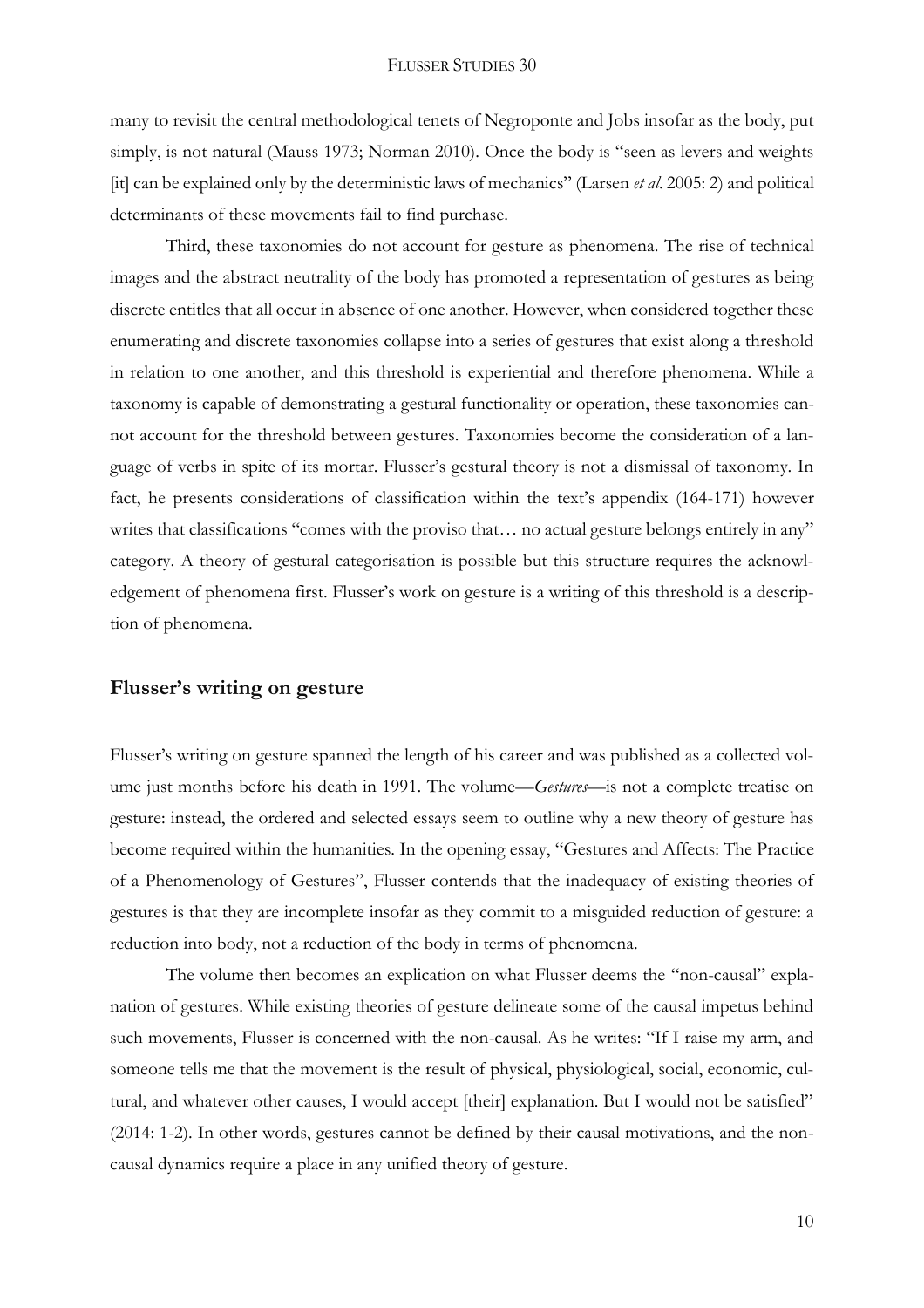What are the non-causal elements of a gesture? Flusser is not clear and defines it as a "state of mind" that is expressed and articulated through movements of the body. It is possible to understand this "state of mind" as affect, however, this does not add much clarity as little is done to conceptualise this term either  $(2014: 4-5)^7$ . While such a definition is difficult to grasp (as Flusser himself concedes), the work's translator, Nancy Ann Roth, writes in the edition's preface that the volume does not completely explicate a final meaning of the term *gesture*, and rather the "essays tend to spiral in on the meaning of gesture from many different angles" (Roth 2014a: x). This spiralling-in is part and parcel of how Flusser wishes gesture to be conceived. It is no surprise, then, that certain parallels emerge between his thinking around gesture and his work on translation. For Flusser, it could be asserted, gesture is a means of translating a "state of mind" into a movement of the body; however not in a way that promotes any dualistic Cartesianism, but rather one that acknowledges the inseparable threshold between these two aspects of a subject. As his work around translation forwards "the translator is forced to move on continuously, striving at the same time to get back to the origin only to discover that there is no possibility [as m]eaning is homeless and itinerant" (Finger *et al.* 2011: 29). Reading gesture then as a means of translation is how it can be read without causation. Not as an act of intention or a manifestation of state of mind, but a translation of state of mind into phenomena.

Principally, the gestures described in Flusser's essays seldom belong to an individual. As much as a gesture is the action of an individual (a user taps a screen), this gesture is also available to be experienced by others (this tapping can be seen). Therefore, gesture becomes triangulated between various points. He discusses this at length in his essays on the gesture of painting (2014: 63), the gesture of photography (2014: 74), and the gesture of turning the mask around (2014: 96) and the observer becomes central to his framework for understanding gesture. This in itself is further evidence of gesture-as-phenomena as it is action-seen, not exclusively action-performed. Furthermore, this visibility of gesture is not exclusive to being seen by others, as a gesture is also witnessed by the person executing the movements (the gesture of shaving (108), and photography again (84)). Plausibly, Flusser's theory is a theory of Flusser's own gestures as in many instances it is his own gestures he is witnessing.

What is key to notice about this witnessing is that it situates a user within a context as lines are formed between various individuals during these excursions of the body. This placing or situating is a second key element of a Flusserian gestural analysis. A gesture is never neutral and could

 $\overline{a}$ 

<sup>7</sup> The English translation discusses use of the word affect in the text (Roth 2014b: 177-178). In Flusser's original the word *Gestimmtheit* was used, and he used the English "Sentimentality" within his translation. However, the term affect was plausibly decided upon as "it unites the sense of an internal experience with its external, observable manifestation" (Roth 2014b: 178). Affect as a term has also fallen under considerable critical scrutiny since what Patricia Clough called the "affective turn" (see Clough 2008), however for the purposes of this research affect can be understood as the relationship between state-of-mind and its observable manifestations.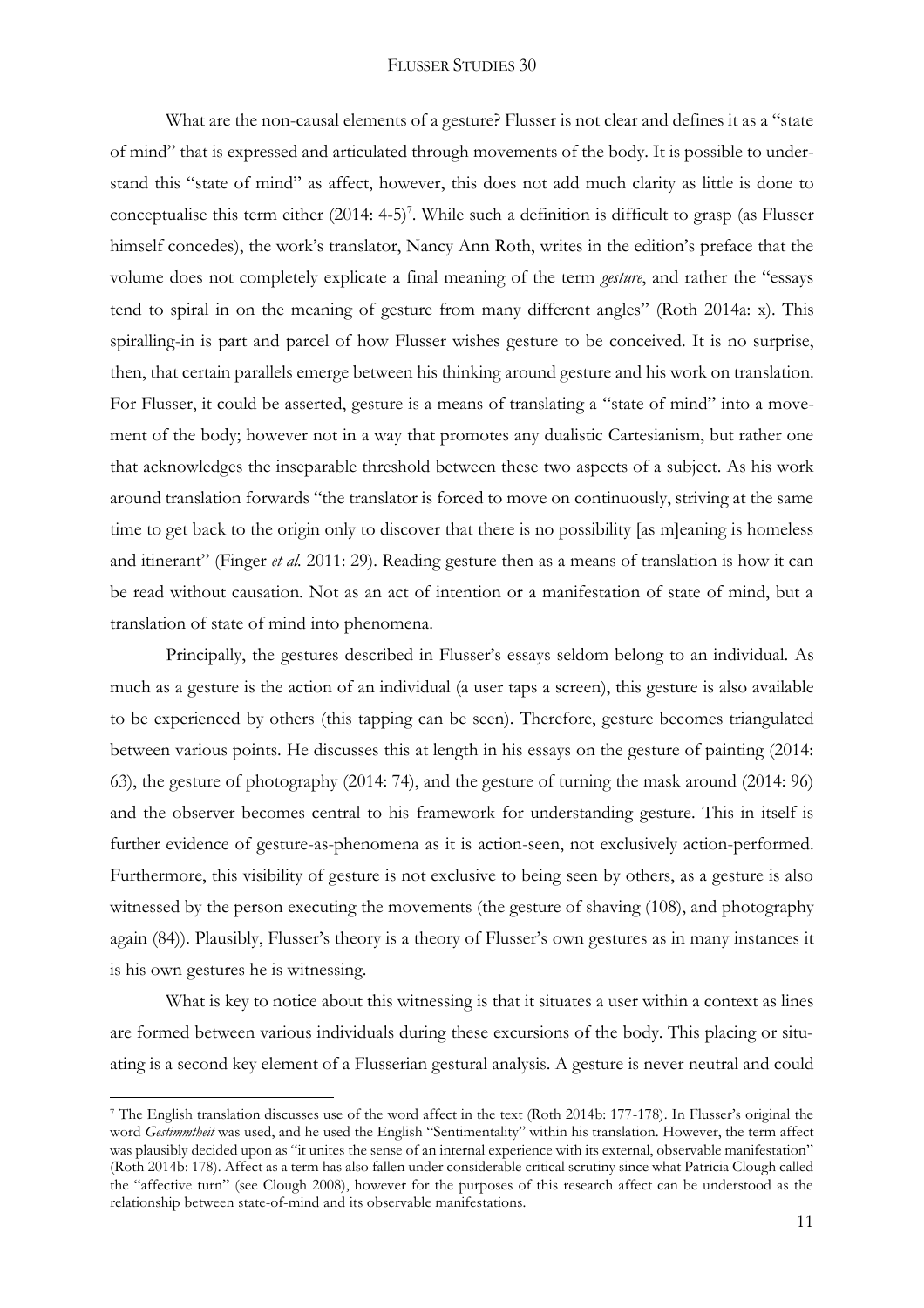thus never be the exercise of biomechanical weights and levers. Rather, it is all an expression of a situation and thus this situation is incorporated—translated—into these gestures. To clarify, the situation is not what causes a gesture as the situation itself is defined in terms of the gestures which occur with it. The gesture and the situation it translates are one and the same; not discrete elements, but rather various accretions of a contiguous phenomenon. Consider how he discusses his smoking attire in his gesture of smoking a pipe (2014: 118) and the reliance of pockets which contain the menagerie of items that allow for this situating. However, as he continues, this situating that invites the gesture could be explained "historically… sociologically, and perhaps work with such concepts as 'social level' or 'cultural level'" (119), but once again such explanations are casual and do not produce this gesture. Rather this situating is more affecting than effecting, more potential than causing: it is the situating of an origin from which the translation begins. A situation through which the subject acts themselves out.

Roth extrapolates upon this in her essay, "Towards a Phenomenology of Gestures" (2015), and extends how the "quirky, banal, perhaps not entirely deliberate features of an individual's behaviour are worth serious consideration" (Roth 2015: 68). Flusser's gesture-theory in this regard emerges as an examination of the relationship between situatedness and being seen; these less expressive movements (not the verb of pipe smoking, but the mortar of storing tobacco in a pocket) all consolidate across a threshold through which an individual acts themselves out as a moment of gestural ipseity if uncovered through these various movements. The word "act" here not being used in the sense of performance, but in the sense of performative as this acting-out is a means of translating the situation and thus implicitly tied to it. In short, the gesture is not causal of a situation but constituent of a situation.

Therefore, in parsing Flusser's theory of gesture into a heuristic it would be arranged and assembled as a phenomenon that shares three points. First, it is situated within a context that is neither historical nor sociological but of the gesture itself; second, it is never a discrete moment as it unfolds over time and develops through a variety of movements over a threshold; third, it is witnessed by others who are therefore drawn into the situation (and who inevitable proceed to gesture). These three points are assembled through a translation: not from one position to the next, but all in effect of one another. This, ultimately, is also why Flusser requires his general theory of gestures to be described as "a means of orienting ourselves in the circumstances in which we find ourselves in respect to things and people" (Flusser 2014: 161).

Arguably, that what is being translated, witnessed and (re)situated is a postdigital condition.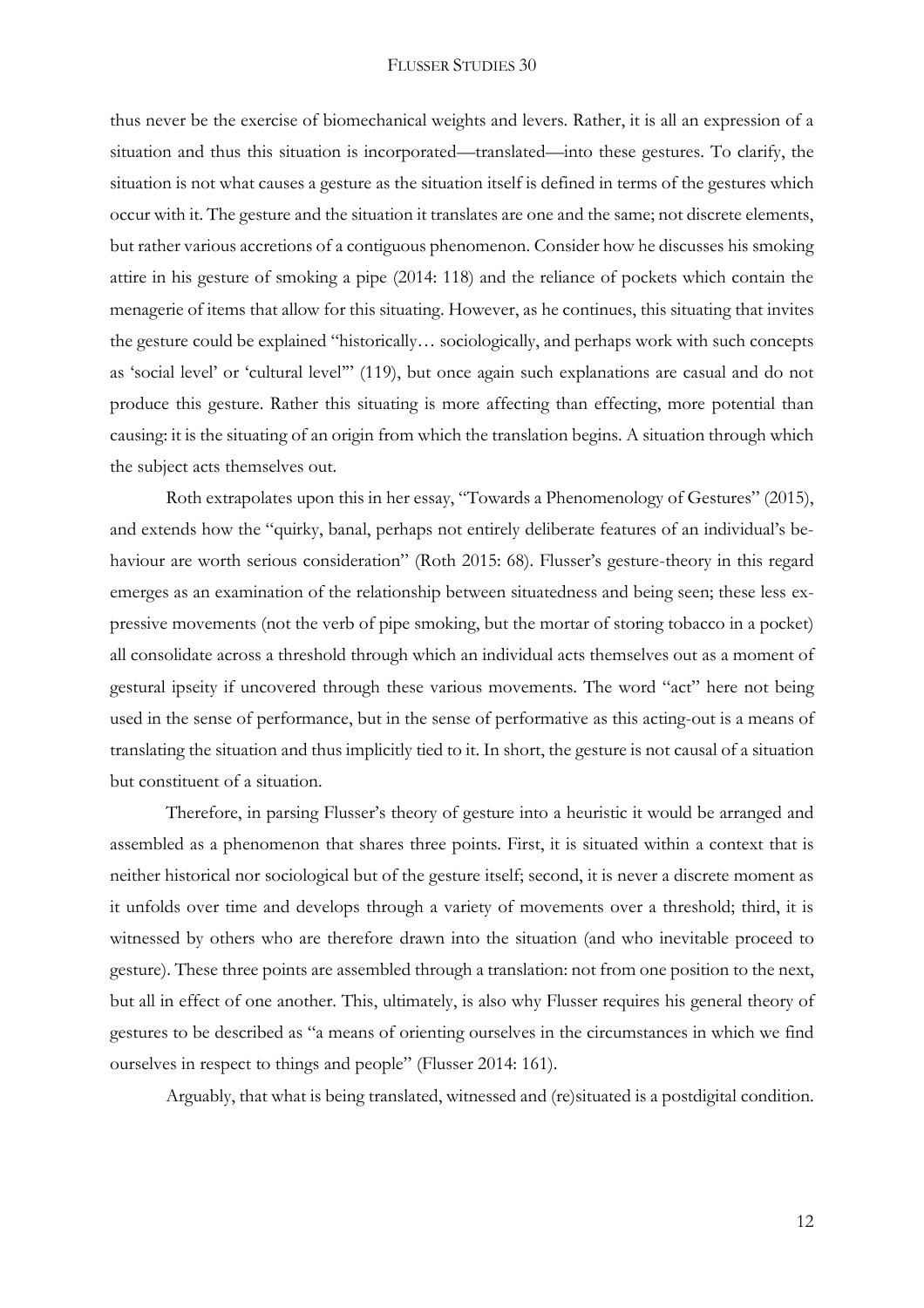# **The postdigital condition**

Theories of the postdigital emerged at the break of the new millennium as a response to Negroponte's statement that "the Digital Revolution is over" (1998). This statement was met with some debate and confusion (Cascone 2000; Alexenberg 2011; Cramer 2015), as it appeared that the cultural, structural and political shifts of digitalization were just beginning to take effect. Regardless of the specifics of these debates, this influential statement made by Negroponte led to a parade of investigations and research into what can loosely be classified as a postdigital condition. Following this, a variety of texts, essays and exhibitions have attempted to define the postdigital, but to understand how gestures translate the postdigital condition into phenomena, there are at least three aspects of the postdigital which require acknowledgement.

First, the *post-* in postdigital does not denote a coming after but rather should be understood as being *in effect of* or *adjacent to* the digital. This has led to this prefix being subject to repeated criticisms as Cramer argues that the post in postdigital does place the term in "the dubious company of other historico-philosophical 'post'-isms, from postmodernism to post-histoire" (2015: 14), the *post-* within postdigital needs to be defined more pragmatically; an argument extended by Geoff Cox elsewhere (2014). The structures, apparatuses, and assemblages that are navigated by individuals today are all seemingly underpinned or underlined by the "digital". This has led to the rhetoric of digital ubiquity that has pervaded discussion surrounding the digital and expressed in debates around the IoT, metaphors of diaphanous cloud-computing, and being always online (see Hu 2015 for an extensive examination of this metaphor). Within postdigital explorations metaphors such as the veil (Cascone 2000) or the membrane what (Pepperell & Punt 2000) are often called upon to illustrate this ubiquity.

Second, the "digital" within the postdigital is not exclusively a technology or a word used in terms of software or code. Instead, the postdigital can be said to comprise of a series of digital "programmes". That is to use the term in the Flusserian sense that should "first be understood on a basic technological level… [but extended to include] the broader cultural context of the presentday" (van der Meulen 2010: 193). What this means is that the digital is not socially nor politically neutral and the post-racial and post-gendered democratising potential of centralised digital technologies is by and large a myth (as discussed at length in the works of Lisa Nakamura 2007 and Ruha Benjamin 2019, for example). The digital, in short, is widely ideological and thus is not a bastion of efficacy, sterile correctness and competency. Rather, it is replete with glitches and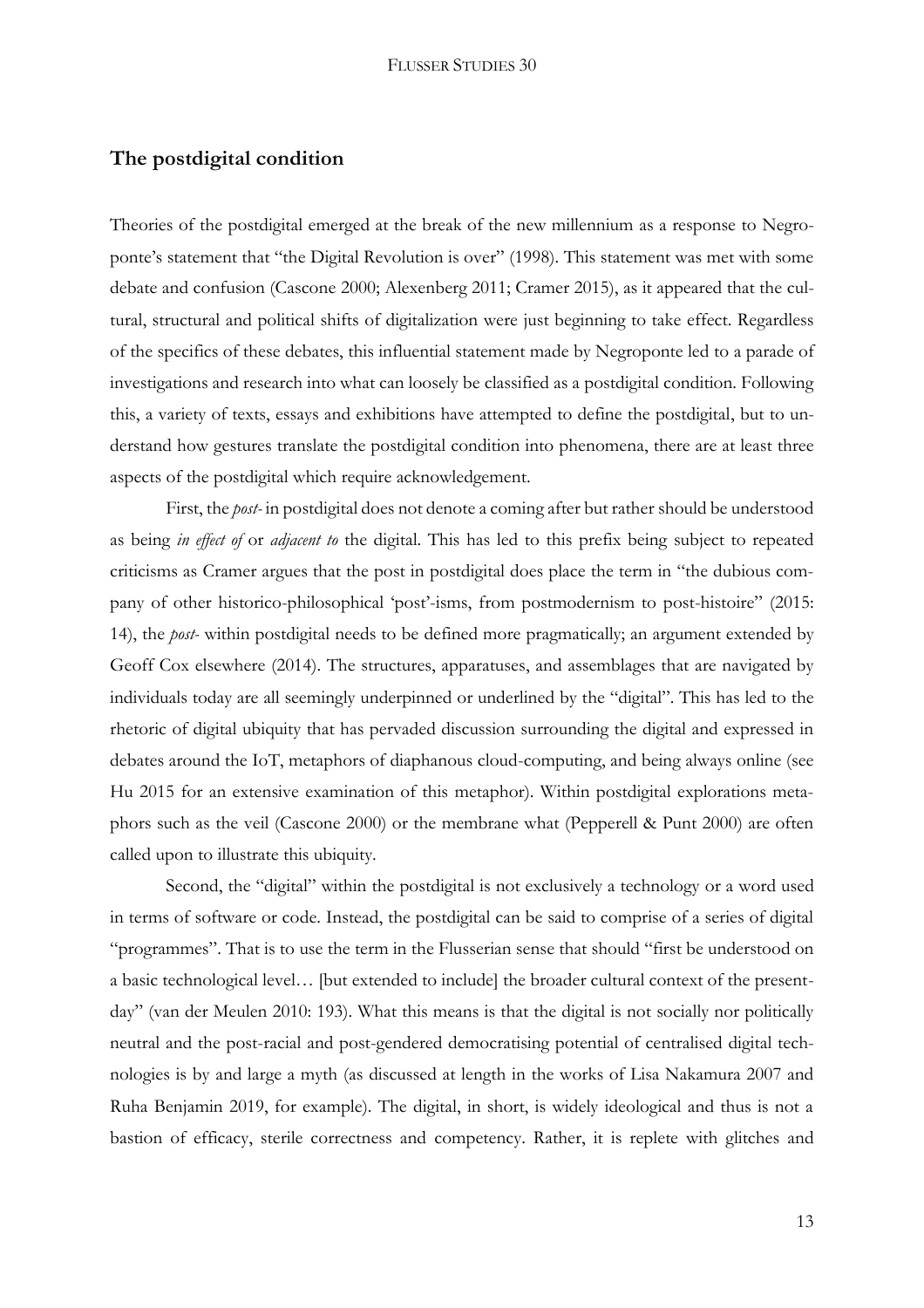dropped connections that reveal its inherent limitations. Thus, digital gestures require sophisticated, critical analysis that cannot be discrete explorations of the functionality of biometric weights and levers.

Thirdly, the postdigital is a return to the body's role within the digital and its relationship to how it is accessed, interacted with and engaged with; how the digital is gestured towards and an examination of how these gestures both interpellates the digital towards the subject and simultaneously limits a complete union with it. This is by and large a response to the first two assumptions by understanding that the ubiquity of the digital is largely rhetorical (as mentioned in point one) and the digital is not politically neutral (as mentioned in point two). It becomes beholden on authors of the postdigital to return to the body or bodies that are engaging with the digital. It is not a return to the body in a Cartesian or biomechanical sense as illustrated by the technical images of the body above, but rather it is a return to a seeing or witnessing of the body as a subject expressed through the postdigital condition.

These three aspects are the three central methodological tenets upon which discussions of postdigital gestures should be had. In summary, a postdigital gesture needs to be understood as three things: it is a digital gesture whether it engages with digital technologies or not, it is not a neutral gesture as it is coerced by Flusserian programmes that are not neutral, and lastly, it is concerned with a bodily expression of this situation. Ultimately, gestures today—to borrow Flusser's words—are an expression and articulation of this postdigital condition. Insofar as gestures emerge from within this postdigital condition, the gesturing will always operate as a translation of the condition and these movements can never be understood as existing outside of it. Therefore, when using a Flusserian method for analysing gesture, it is redolent that each of these aspects of the postdigital are considered as the situating home from where any translation begins. The body's movements cannot be reduced to technical images that denote an interaction or functionality; rather the body's phenomena should be considered as a production of (post)digital engagement that is neither exclusively comprised of verbs nor mortar but the threshold between these two modes of movement.

To demonstrate a Flusserian analysis of postdigital gesturality, presented below is a close critical reading of Luke Collins' short film *Swiped* (2019).

## **Close analysis of Swiped**

Collins' *Swiped* is a film about gestures and their relation to the digital. However, it is not about how gestures function, instead, it is a film about how the distinction between the gesture, the digital and individual interactions are no longer realised as discrete. There is no distinction in the film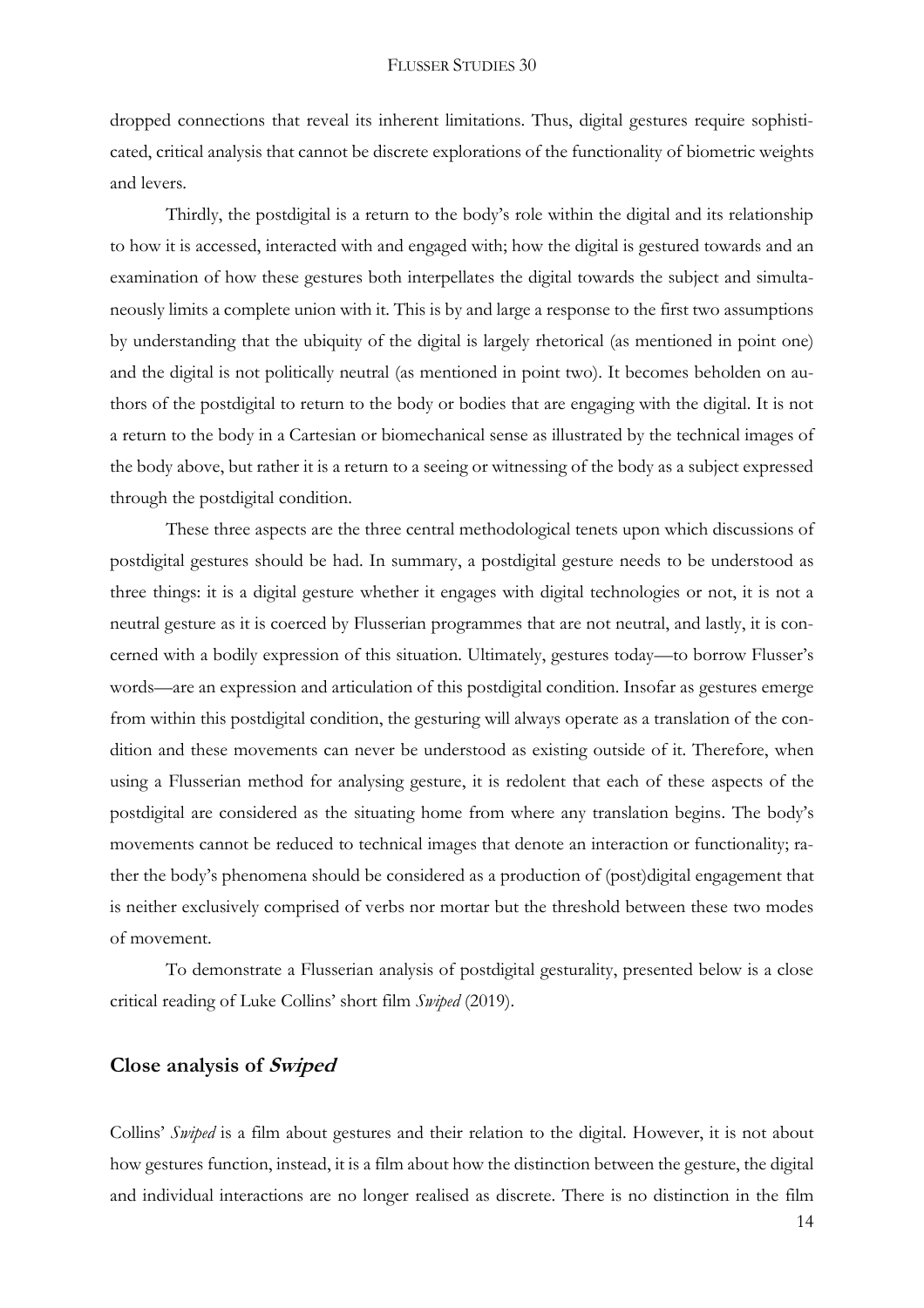between verbs and mortar. What is instead presented is a world defined by gestures; a complete gestural diegesis.

The narrative is about two individuals (Ashleigh and Tom) in what appears to be a restaurant. As the conversation progresses it becomes apparent that the restaurant itself is not a physical—brick and mortar—institution, and rather a digital space shared by the two individuals. The two are immersed there, and this becomes a keen metaphor for the postdigital: apparently complete digital ubiquity.

The world they inhabit is not imaginary, but digitally generated and there is evidence of this in at least three instances through a variety of glitches that pierce the space. First, the drinks have no taste (as noted by Ashleigh) as the "technology" is not perfect (as noted by Tom). Second, there is a lapse in (assumedly) network connectivity as an exasperated Tom is frustrated as Ashleigh disappears for a moment. Lastly, there is the moment of "buffering" which is indicated over Ashleigh's eye by a common icon (Figure 4). What these indicate is that the world seen by viewers is not phantasy: it is digital and it is material, and demonstrated as such through these glitches. Ashleigh and Tom are elsewhere, but only seen inhabiting a digital position in relation to one another. The digital world is a digital ubiquity in this instance: at first not recognisable as such, but once recognised (through a series of glitches), it becomes apparent it is everything. It is a depiction of what Pepperell and Punt refer to as the membrane (2000) or Cascone calls the "previous impenetrable veil" (2000: 12) of the digital.



Figure 4: A buffering icon appears over Ashleigh's eye.

The digital then, in being everything, no longer exists as a point of focus insofar as its ubiquity (rhetorical or not) makes it near meaningless. What remains and is present is how the digital is not actualised in its appearance (a bar inhabited by people), but it is actualised through various gestures.

15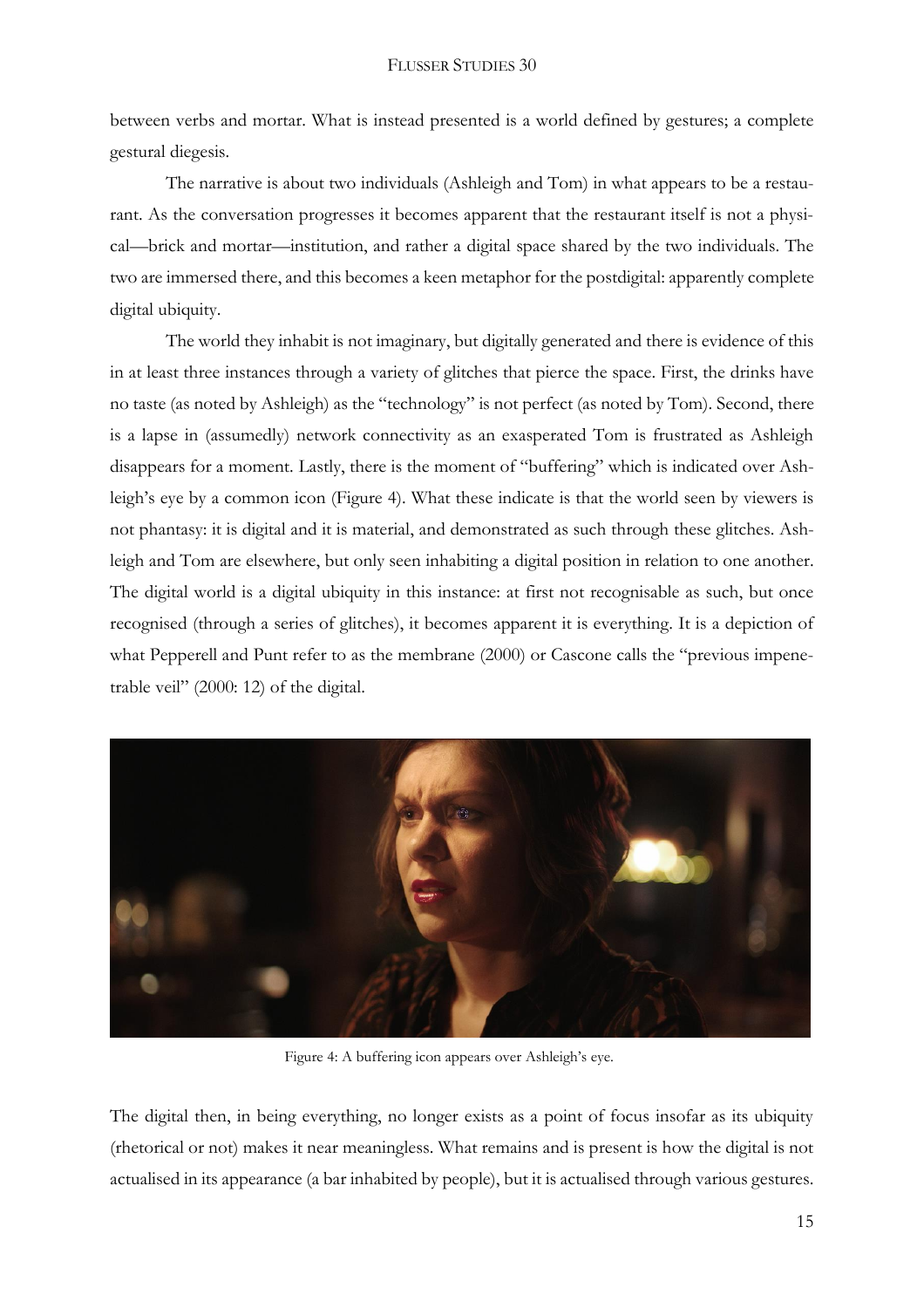From the first moment, hands become important in the narrative as Ashleigh is shown tactically playing with a napkin. She grasps it, tugs it and comprehends through a process of discovery. The gestures of her hands here are not functionary or interactive—these are not verbs of use—but they become part of an embodying process in which she embodies her pervasive digital surrounding. Her tugging would be referred to as a gesture of "making" by Flusser, yet what she is being made is not artistic creation, but a space for herself in this (postdigital) world.

When Tom enters, the movements of the hands become rapid and continuous. Gestures are made, hands are hidden beneath the table and there is a repeated process of showing and hiding between the two reinforcing how important the hands are within this space. But it is only a few minutes in when a verb is demonstrated and made visible by the audience. Tom begins his excursion by raising his hand. He directs two fingers towards a beverage and with a dismissive, phonic swipe the beverage switches.

The key here is that the primary swipe gesture is the first gesture of use, but the two individuals have been interacting with each other through their gestures beforehand. The postdigital is being translated. It is not gestures that are directly tied to a specific intent, but instead gesture as phenomena of embodiment within the digital. Gestures are what are used by the two to translate themselves into this space and inhabit that space fully.

The film does demonstrate how these movements are not perfect. As remarked by Tom, the "technology" is not quite there yet. But there is still a specific performance that occurs to make their position more authentic. They sit apart from one another, order several drinks, and proceed to imbibe although the drinks are tasteless. The drinks are not completely perceptual, and only present them with the possibility of perception. But the gesture of raising the hand to the glass, bringing the glass to the face, and sipping the tasteless beverage is still completed. It becomes more important that the gestures are seen than promote functionality. Wherefore, gestures become a threshold and this is a second key point in the film: there are two people. Flusser incessantly repeats that gestures occur between multiple individuals and the drinks between Ashleigh and Tom are not drinks to be shared, but gestures to be seen and therefore an acknowledgement of the threshold between various lines that converge on a single gesture. The gesture that is created in drinking is the gesture of conviviality between two people and not a moment of quenching thirst.

Therefore, there are two modes or strata of gestures overlapping each other. The primary gestures of interaction (swiping, *et al*) and the secondary gestures of embodied presence (tugging a napkin, sipping a tasteless drink) are not separate modes of gesturality but become imbricated in a continuous and productive gesturing towards a wider (post)digital. The individuals need to control the digital, direct it, swipe through drinks and people; but simultaneously then need to completely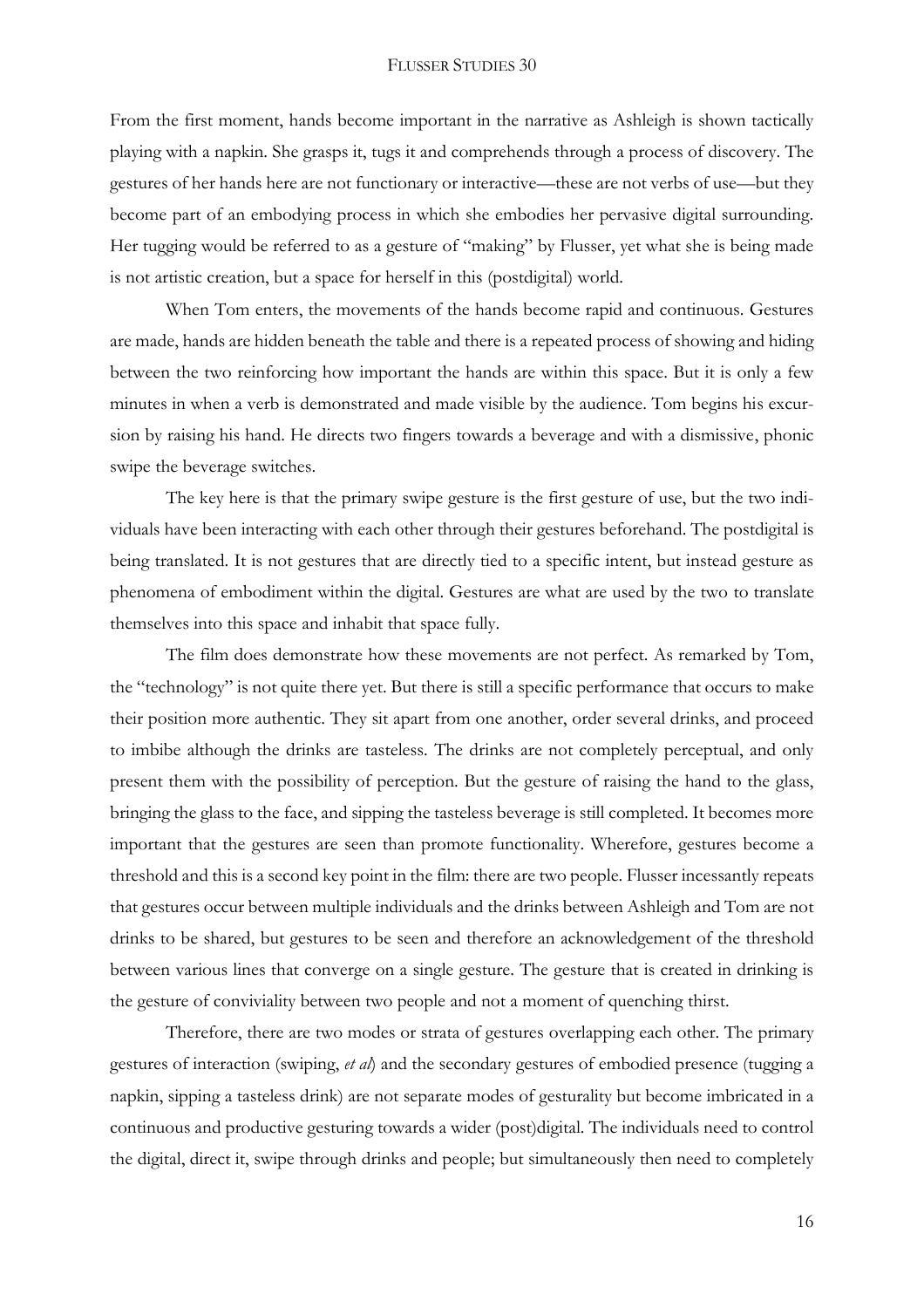inhabit it pull, touch, sip, snort, talk and so on. These cannot be seen as separate modes of gesture, but simultaneous and related translations of the digital into an embodied postdigital condition.

And what is not seen: where Tom and Ashleigh are outside of this gestural diegetic. The restaurant is hyperdiegetic and they exist beyond it (possibly using some form of immersive apparatus). But this space is not required and not important because even though they cannot present themselves in "person", they can present their gestures and that in and of itself is comprehensive.

## **Conclusion**

Ashleigh and Tom's gestures could never be comprehensively taxonomised insofar as they belong to Ashleigh and Tom and are witnessed and situated as phenomena of a postdigital condition. They do not exist beyond their gestures, and their gestures are a translation of a postdigital condition. It is for this reason that Tom can so dismissively swipe not only the selection of cocktails but also Ashleigh and various other women; until he is inevitably swiped away himself.

Flusser's work opens gesture beyond the biomechanical into a witnessed situating. It is not being argued here that these gestures are particularly postdigital, but that they cannot be read outside of the postdigital and are therefore defined as such. They are both phenomena and situated movements.

In conclusion, this paper has examined the developing gestural language and how it has come to be examined today. It has shown that while taxonomies could perhaps demonstrate a functionality they cannot account for the complex set of (postdigital) programmes translated in the way that gestures develop today. Flusser's work on gesture therefore becomes a prerequisite for any theory on gesture as it accounts for not only causes of biomechanical movements but also how gestures are situated, witnessed and created as phenomena. And ultimately, his work is not a taxonomy itself, but rather a heuristic through which the postdigital gestures of today can be translated.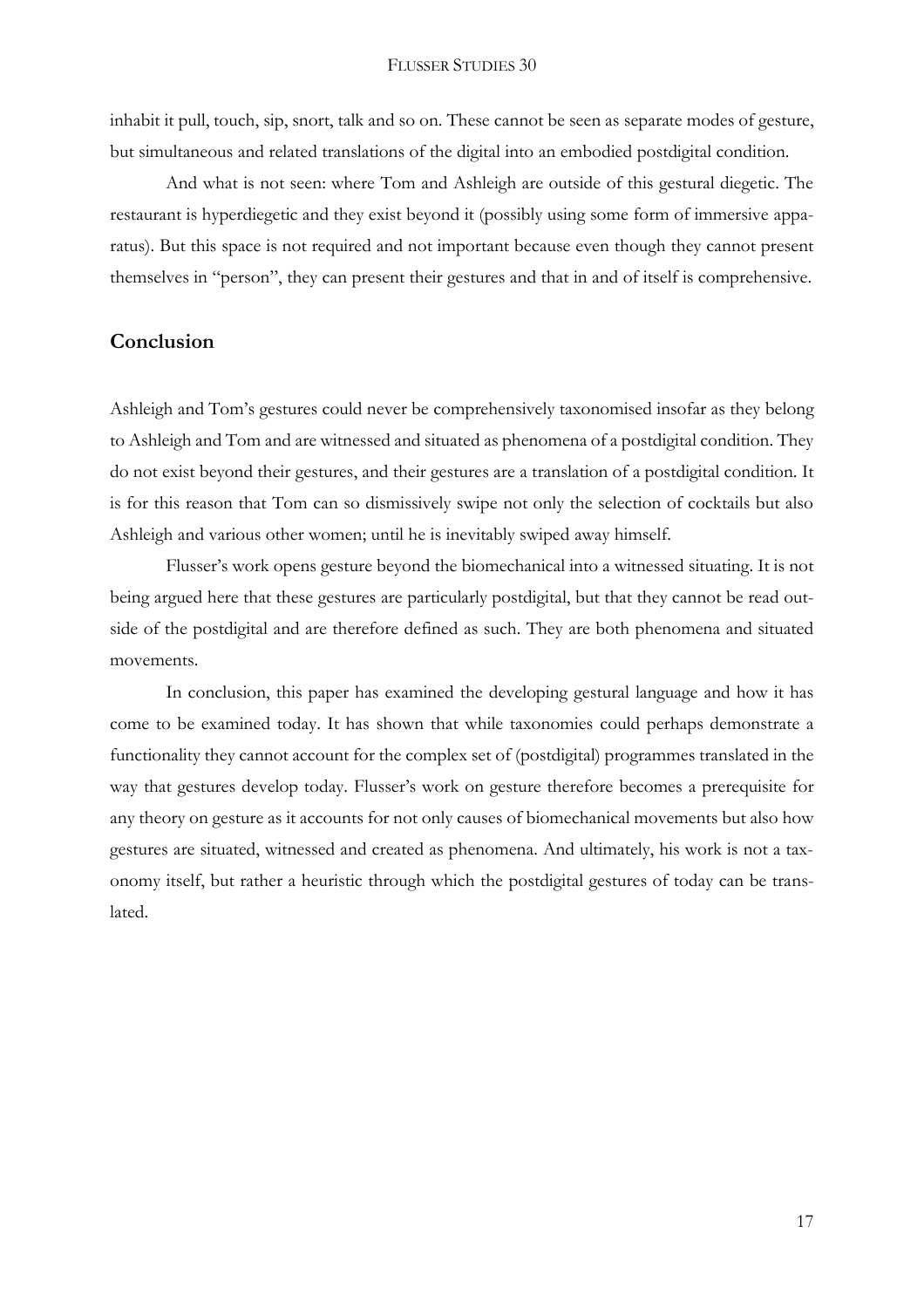## **References**

- Agamben, G. (2000). Notes on Gesture. In: *Means without End: Notes on Politics*. Minneapolis: Minnesota Press: 48-59
- Agamben, G. (2009). *"What is an Apparatus?" and Other Essays*. California: Stanford University Press
- Alexenberg, M. (2011). *The Future of Art in a Postdigital Age: From Hellenistic to Hebraic Consciousness*. GB: Intellect
- Apple Inc. (n.d.) *Human Interface Guidelines: Gestures* [online] available from [<https://developer.ap](https://developer.apple.com/design/human-interface-guidelines/ios/user-interaction/gestures/)[ple.com/design/human-interface-guidelines/ios/user-interaction/gestures/>](https://developer.apple.com/design/human-interface-guidelines/ios/user-interaction/gestures/) [24 January 2017]
- Benjamin, R. (2019). *Race After Technology: Abolitionist Tools for the New Jim Code*. Medford: Polity
- Birdwhistell, R. (1978). Kinesics. In: Polhemus, T. (ed.) *Social Aspects of the Human Body*. Middlesex: Penguin Books Ltd.: 284-294
- Caradec, F. (2018). *Dictionary of Gestures*. Cambridge, Massachusetts; London, England: The MIT Press
- Clough, P. T. (2008). The Affective Turn: Political Economy, Biomedia and Bodies. *Theory, Culture & Society* 25 (1): 1-22
- Collins, L. (2019). *Swiped*. England: BBC New Creatives.
- Cox, G. (2015). Postscript on the Post-Digital and the Problem of Temporality London. In: Berry, D. M. & Dieter, M. (eds.) *Postdigital Aesthetics Art, Computation and Design*. London: Palgrave Macmillan: 151- 162
- Cramer, F. (2015). What is 'Post-Digital'?. In: Berry, D. M. & Dieter, M. (eds.) *Postdigital Aesthetics: Art Computation and Design*. New York: Palgrave MacMillan: 12-26
- Finger, A., Guldin, R., & Bernardo, G. (2011). *Vilém Flusser: An Introduction*. Minneapolis: The University of Minnesota
- Flusser, V. (2016). *Philosophy of Language*. Minneapolis: Univocal Publishing
- Flusser, V. (2014). *Gestures*. Minneapolis, Minnesota: University of Minnesota Press
- Griesbeck, C. (1996). *Introduction to Labanotation* [online] available from [<https://user.uni-frank](https://user.uni-frankfurt.de/~griesbec/LABANE.HTML)[furt.de/~griesbec/LABANE.HTML>](https://user.uni-frankfurt.de/~griesbec/LABANE.HTML) [17 October 2020]
- Guest, A. (2005). *Labanotation: The System of Analyzing and Recording Movement*. New York and London: Routledge.
- Hachimura, K. & Nakamura, M. (eds.) (2001). *Method of Generating Coded Description of Human Body Motion from Motion-Captured Data.* Bordeaux, Paris, France: IEEE.
- Hattori, M. & Takamori, T. (eds.) (2002). *The Description of Human Movement in Computer Based on the Movement Score.* Bordeaux, Paris, France: IEEE.
- Hu, T. (2015). *A Prehistory of the Cloud*. Cambridge, Massachusetts; London, England: The MIT Press.
- Isaacson, W. (2016). *Steve Jobs*. London: Abacus.
- Jobs, S. (2007). *MacWorld Keynote*. Los Angeles: Apple Inc.
- Kahol, K., Tripathi, K., & Panchanathan, S. (2006). Documenting Motion Sequences with a Personalized Annotation System*. IEEE Multimedia,* 13(1): 37-45